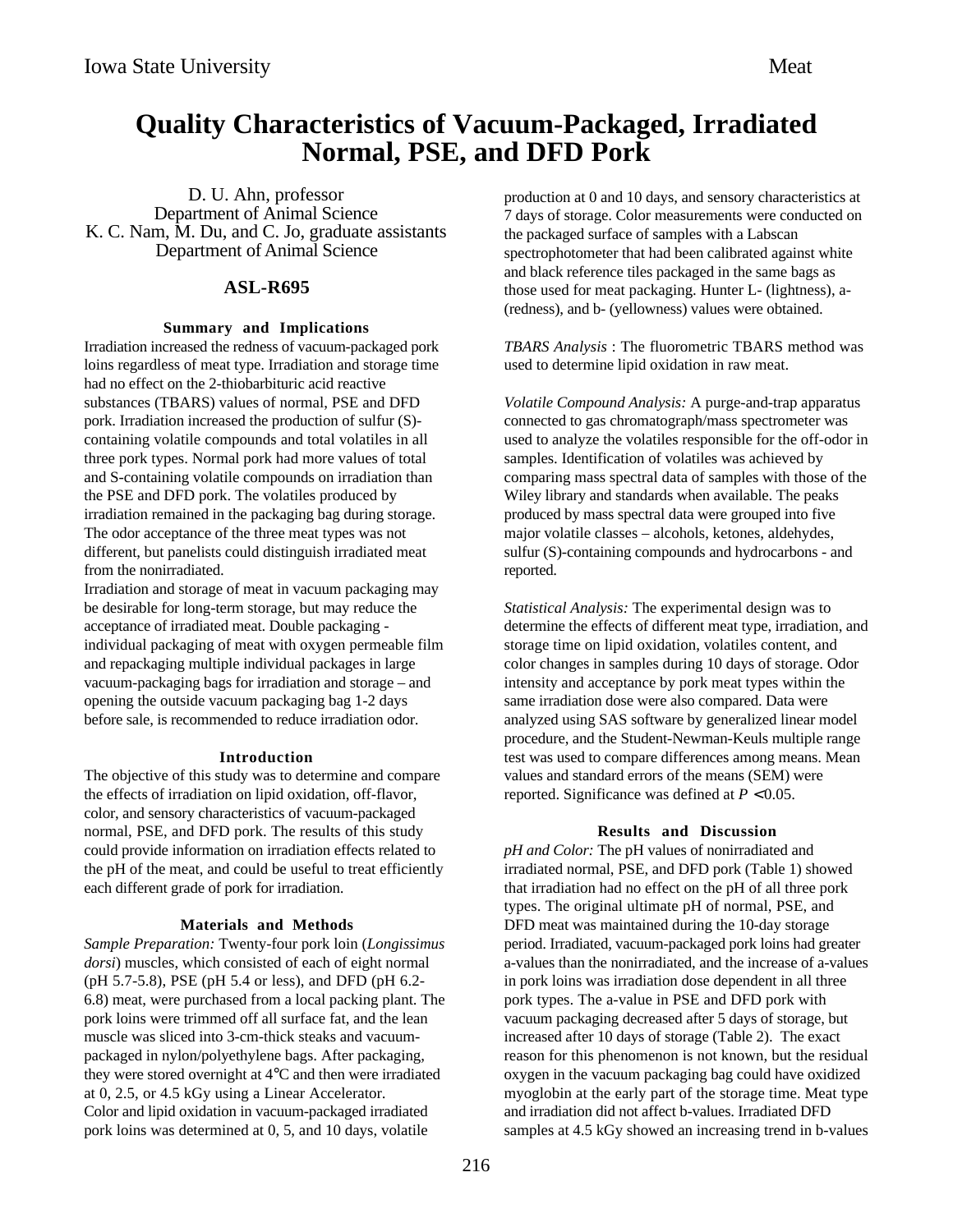The overall TBARS values of vacuum-packaged pork loins were very low regardless of meat type, irradiation, and storage time (Table 3). At day 0 and Day 10, DFD pork had lower TBARS values than the normal or PSE pork. DFD pork was stable and resistant to both irradiation- and storage-dependent quality changes. Although DFD meat is more susceptible to bacterial spoilage than the other pork types, irradiation with vacuum packaging can extend shelf life and increase the use of DFD pork. Normal and PSE pork became susceptible to lipid oxidation when irradiated and stored. Low pH values in meat play an important role in lipid oxidation by denaturing antioxidant proteins, disrupting cell structure, and exposing membrane lipids to free radicals. The distribution of water and its location, which is where hydroxyl radicals are formed by irradiation and storage, could be critical for the irradiation-dependent reaction. Therefore, it was expected that the denatured membrane structure of PSE pork would make it more susceptible to lipid oxidation than normal and DFD pork. However, irradiation and subsequent storage did not increase lipid oxidation in three types of pork with vacuum packaging because no oxygen was available for hydroperoxide formation. The difference in TBARS among the three types was caused only by the pH of the pork.

*Volatiles:* At day 0, nonirradiated PSE pork loins produced the highest amount of alcohols, but produced the lowest amounts of ketones and aldehydes among the three pork types (Table 4). The amounts of ketones in PSE and aldehydes in normal pork decreased, but that of sulfur compounds in all three meat types increased with irradiation. The amount of S-containing volatiles in irradiated normal pork at 2.5 kGy was higher than that of the PSE and DFD pork, and that in normal and PSE pork was higher than the PSE pork after 4.5 kGy irradiation. The increase of irradiation dose from 2.5 to 4.5 kGy had minimal impact on the production of any of the major volatile groups in all three pork types except for ketones, and sulfur compounds in DFD pork. The major ketones identified were 2-propanone and 2-butanone, and the major aldehydes were acetaldehyde, 3-methyl butanal, pentanal, and hexanal. Sulfur-containing volatile compounds were mercaptomethane, dimethyl sulfide, carbon disulfide, methyl thioacetate, and dimethyl disulfide, and they increased greatly after irradiation regardless of meat types. After 10 days of storage, the amounts of alcohols in nonirradiated normal pork and ketones in nonirradiated PSE pork were the highest of all as in day 0 (Table 4). The amount of sulfur compounds in irradiated pork were

higher than the day 0 values, and showed similar differences in the production of S-compounds among three irradiated pork types. Irradiated pork produced more hydrocarbons than nonirradiated after 10 days of storage. The amounts of total volatiles in both irradiated and nonirradiated normal pork were higher than those of PSE and DFD pork, and PSE pork produced the least amount of sulfur compounds after irradiation. Unlike in aerobically packaged meat, the general composition and the amount of volatiles did not show any dramatic changes during the 10-day storage periods.

*Sensory characteristics:* Meat type and irradiation dose influenced the intensity of irradiation odor and the acceptance of the meat odor (Table 5). Before irradiation, the off-odor intensity of normal and PSE pork was higher than the DFD pork. Irradiation increased the intensity of irradiation odor in all three pork types, but normal pork had higher irradiation odor than the PSE and DFD pork. This result agrees with the result of total volatile production, but does not agree with that of S-containing volatiles in pork (Table 4). Because S-containing volatiles are the major volatile group that influences irradiation odor, PSE pork was expected to have the lowest irradiation odor of all three pork types. However, DFD pork had the lowest irradiation odor. This suggests that the presence and amounts of other volatiles such as aldehydes, ketones, and alcohols are also important for the manifestation of irradiation odor in meat.

The acceptance of the meat odor was consistent with the irradiation odor intensity. As the irradiation odor intensity increased, the preference of meat odor decreased. Most trained panelists rated irradiation odor as an off-odor. No difference in odor preference among meat types was found when irradiated at 0 or 4.5 kGy. At 2.5 kGy irradiation, however, the odor preference of DFD pork was higher than that of the normal and PSE pork. Panelists could easily distinguish between odors of irradiated and nonirradiated meat, but not between the three meat types.

#### **Conclusion**

Irradiation increased redness, off-odor intensity, and Scontaining volatiles regardless of the pH of pork loins in vacuum packaging. Irradiating meat with vacuum packaging improved color intensity and color stability even in PSE pork. With vacuum packaging, irradiated PSE and DFD pork were not different from the normal pork in lipid oxidation, volatile production, and sensory preference. Among three meat types, therefore, DFD pork could benefit the most from irradiation because the shelf life of DFD meat, the most limiting factor for the use of DFD meat, can be extended significantly.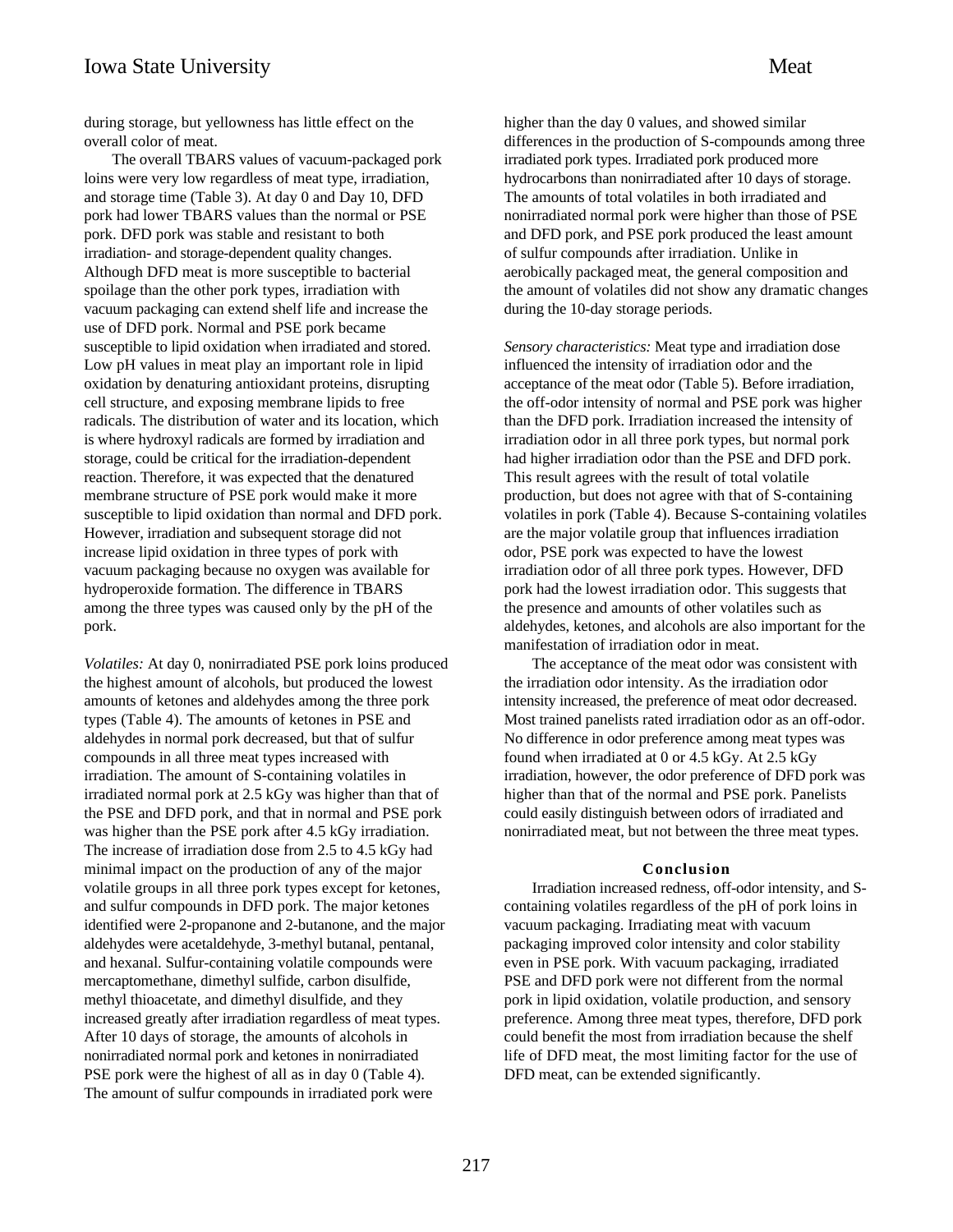|                  | 0 kGy       |                   | $2.5$ kG <sub>V</sub> |             |                   | <u>4.5 kGy</u>    |             |              |                |                  |
|------------------|-------------|-------------------|-----------------------|-------------|-------------------|-------------------|-------------|--------------|----------------|------------------|
| Storage time     | Norm        | <b>PSE</b>        | <b>DFD</b>            | Norm PSE    |                   | <b>DFD</b>        | <b>Norm</b> | <b>PSE</b>   | DFD.           | SEM <sup>1</sup> |
| Day 0            | $5.76^{b}$  | $5.42^{\circ}$    | 6.36 <sup>a</sup>     | $5.66^{bc}$ | $5.43^\circ$      | 6.35 <sup>a</sup> | $5.66^{bc}$ | $5.47^\circ$ | $6.43^{\circ}$ | 0.06             |
| Day 5            | $5.62^{bc}$ | $5.47^{bc}$       | 6.36 <sup>a</sup>     | $5.61^{bc}$ | $5.42^\circ$      | 6.47a             | $5.63^{b}$  | $5.49^{bc}$  | $6.38^{a}$     | 0.05             |
| Day 10           | $5.62^{b}$  | 5.37 <sup>c</sup> | 6.36 <sup>a</sup>     | $5.58^{b}$  | 5.33 <sup>c</sup> | $6.40^{a}$        | $5.58^{b}$  | $5.33^\circ$ | $6.40^{\circ}$ | 0.05             |
| SEM <sup>2</sup> | 0.08        | 0.02              | 0.07                  | 0.04        | 0.03              | 0.06              | 0.04        | 0.03         | 0.07           |                  |

**Table 1. The pH of vacuum-packaged normal, PSE, and DFD pork L. dorsi muscle affected by irradiation dose and storage time at 4°C.**

PSE, pale-soft-exudative; DFD, dark-firm-dry.

a-cMeans with different letters within a row are different ( $P < 0.05$ ).

<sup>1</sup>SEM: standard error of the means among meats within a storage time.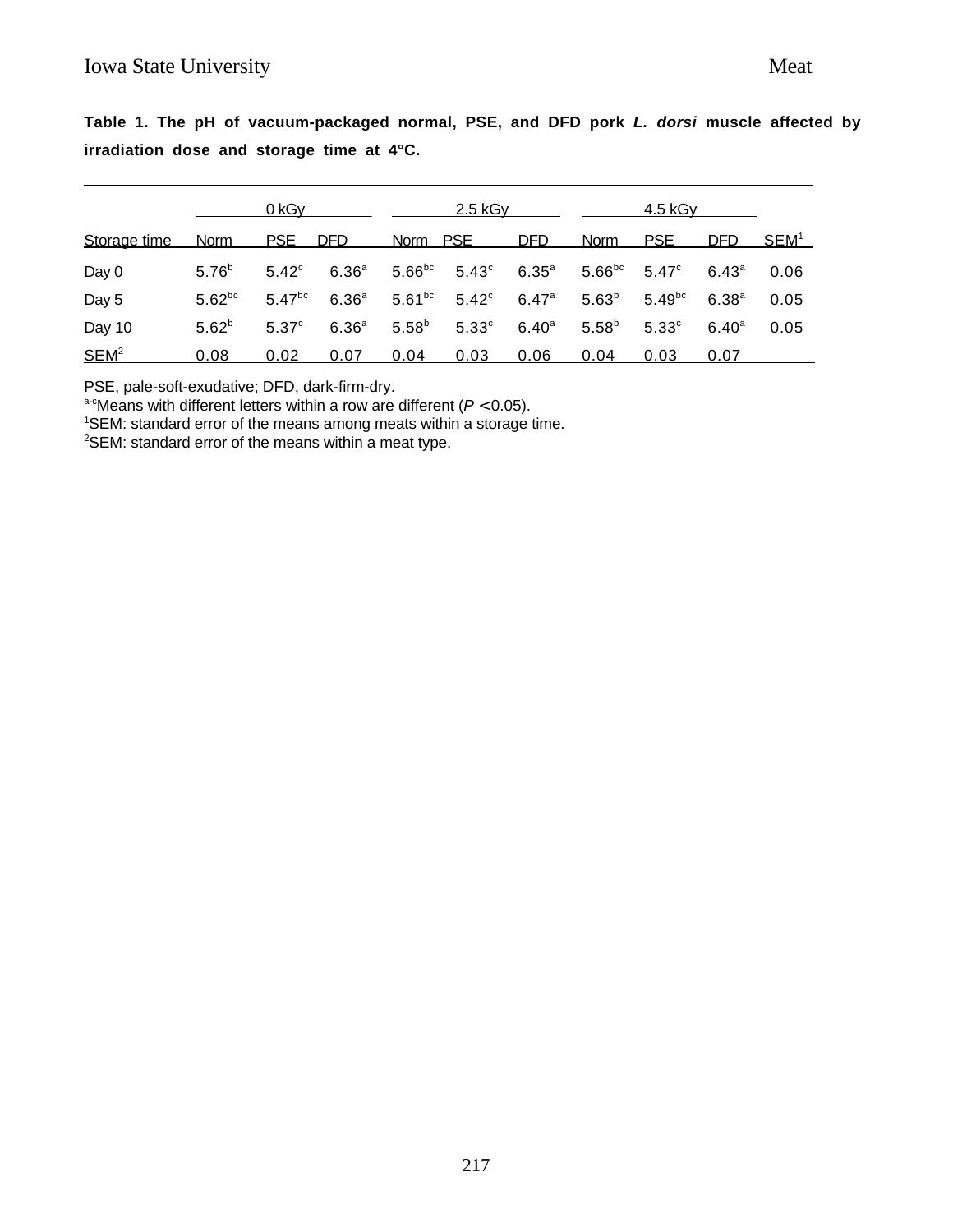| Storage          |                       | 0 <sub>kGy</sub>      |                   |                    | 2.5 kGy            |                       |                     | <u>4.5 kGy</u>      |                     |                  |
|------------------|-----------------------|-----------------------|-------------------|--------------------|--------------------|-----------------------|---------------------|---------------------|---------------------|------------------|
| <u>time</u>      | Norm                  | <b>PSE</b>            | <b>DFD</b>        | Norm               | <b>PSE</b>         | <b>DFD</b>            | Norm                | <b>PSE</b>          | <b>DFD</b>          | SEM <sup>1</sup> |
| L-value          |                       |                       |                   |                    |                    |                       |                     |                     |                     |                  |
| Day 0            | $50.5^{b}$            | 59.6 <sup>ax</sup>    | $43.4^{d}$        | 52.0 <sup>bx</sup> | $60.6a}$           | 47.2 <sup>cx</sup>    | $52.4^{b}$          | $57.2^a$            | 43.0 <sup>dxy</sup> | 1.1              |
| Day 5            | $49.9^{bc}$           | $52.3$ <sup>abz</sup> | 43.1 <sup>d</sup> | 48.8 <sup>cy</sup> | 54.7 <sup>ay</sup> | 42.8 <sup>dy</sup>    | 48.4°               | 54.6 <sup>a</sup>   | 40.9 <sup>dy</sup>  | 0.9              |
| Day 10           | $54.2$ <sup>abc</sup> | $55.8$ <sup>aby</sup> | $47.2^{de}$       | $52.4^{box}$       | $56.9$ aby         | $49.5$ <sup>cdx</sup> | 56.6 <sup>ab</sup>  | $59.5^a$            | 46.0 <sup>ex</sup>  | 1.6              |
| SEM <sup>2</sup> | 1.3                   | 1.1                   | 1.6               | 1.0                | 0.9                | 1.5                   | 1.3                 | 1.4                 | 1.1                 |                  |
| a-value          |                       |                       |                   |                    |                    |                       |                     |                     |                     |                  |
| Day 0            | 5.8 <sup>cx</sup>     | 3.7 <sup>dy</sup>     | 6.8 <sup>cx</sup> | 9.8 <sup>bx</sup>  | 9.7 <sup>bx</sup>  | 10.4 <sup>bx</sup>    | 12.9 <sup>ax</sup>  | $12.4^{ax}$         | $11.9^{ax}$         | 0.5              |
| Day 5            | 2.6 <sup>dz</sup>     | 2.9 <sup>dy</sup>     | 3.6 <sup>dy</sup> | $7.1^{by}$         | 7.3 <sup>bz</sup>  | 6.0 <sup>cy</sup>     | 10.0 <sup>ay</sup>  | 9.7 <sup>ay</sup>   | 9.4 <sup>ay</sup>   | 0.4              |
| Day 10           | $4.4^\text{cy}$       | 5.2 <sup>cx</sup>     | 6.2 <sup>cx</sup> | 8.6 <sup>bxy</sup> | 8.7 <sup>by</sup>  | 10.3 <sup>abx</sup>   | 11.3 <sup>axy</sup> | $11.4^{ax}$         | 11.0 <sup>abx</sup> | 0.7              |
| SEM <sup>2</sup> | 0.4                   | 0.5                   | 0.6               | 0.6                | 0.3                | 0.6                   | 0.6                 | 0.6                 | 0.4                 |                  |
| b-value          |                       |                       |                   |                    |                    |                       |                     |                     |                     |                  |
| Day 0            | $11.2^{y}$            | $12.5^{x}$            | 9.5               | 11.1               | 12.2               | $10.1^{xy}$           | 11.0                | 11.7 <sup>y</sup>   | $9.5^y$             | 0.3              |
| Day 5            | $9.8^{bcy}$           | 10.7 <sup>aby</sup>   | 9.1 <sup>cd</sup> | 10.0 <sup>ab</sup> | $11.0^{a}$         | 8.7 <sup>dy</sup>     | $10.1^{ab}$         | 10.8 <sup>aby</sup> | 8.7 <sup>dy</sup>   | 0.3              |
| Day 10           | $11.7^{x}$            | $11.7^{xy}$           | 9.4               | 11.1               | 12.6               | $11.6^{x}$            | 9.6                 | $12.1^x$            | $10.7^{x}$          | 0.8              |
| $SEM2$           | 0.3                   | 0.4                   | 0.8               | 0.4                | 0.2                | 0.6                   | 0.6                 | 0.8                 | 0.3                 |                  |

**Table 2. Color L-, a-, and b-values of vacuum-packaged normal, PSE, and DFD pork L. dorsi muscle affected by irradiation dose and storage time at 4°C.**

PSE, pale-soft-exudative; DFD, dark-firm-dry.

a-eMeans with different letters within a row are significantly different ( $P < 0.05$ ).

 $x$ <sup>-z</sup>Means with different letters within a column are significantly different ( $P < 0.05$ ).

<sup>1</sup>SEM: standard error of the means among meats within a storage time.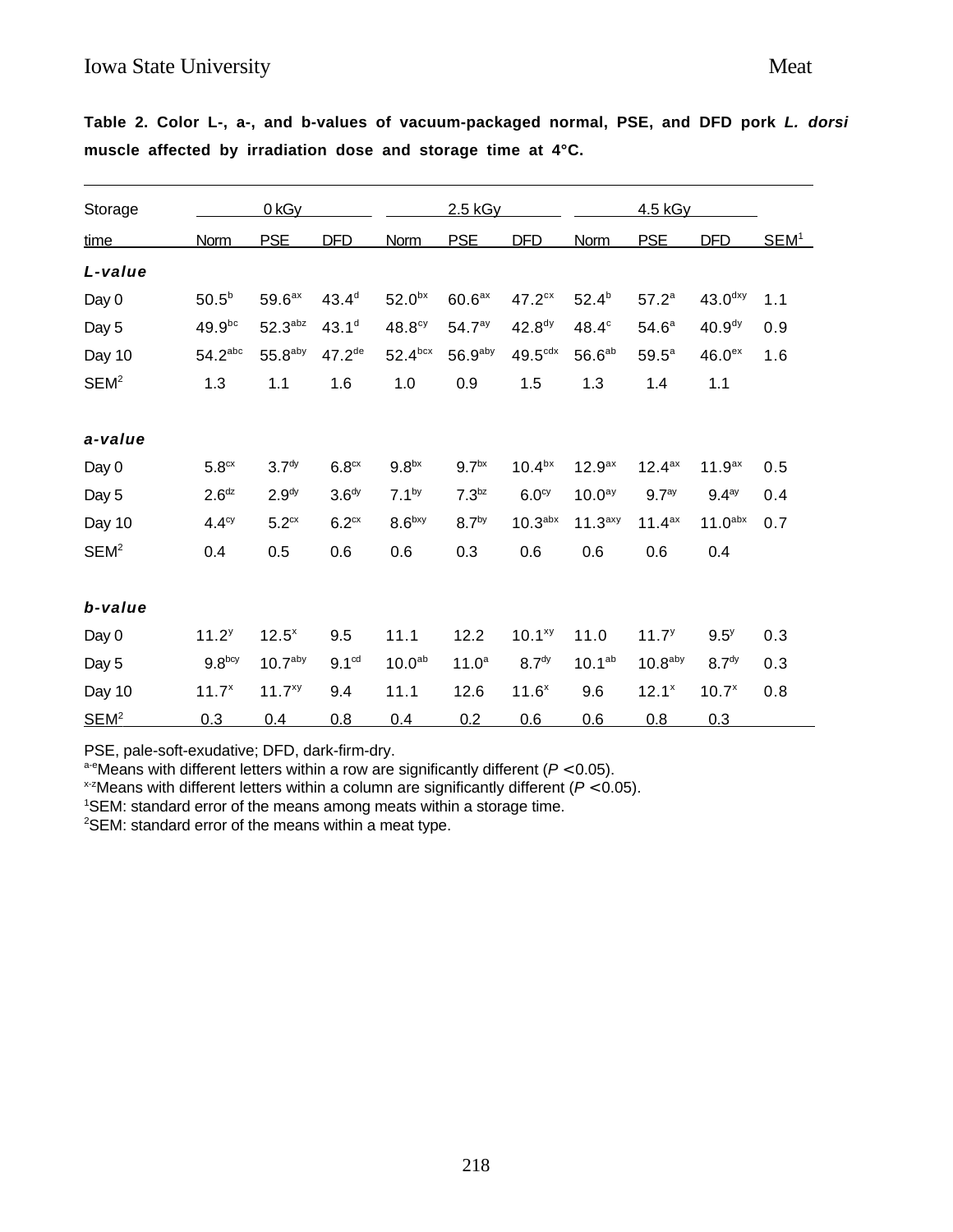| Storage                                     | <u>0 kGv</u>          |                    | 2.5 kG <sub>V</sub> |                                   |            | 4.5 kG <sub>V</sub> |             |             |                   |                  |
|---------------------------------------------|-----------------------|--------------------|---------------------|-----------------------------------|------------|---------------------|-------------|-------------|-------------------|------------------|
| time                                        | Norm                  | <b>PSE</b>         | <b>DFD</b>          | <b>Norm</b>                       | <b>PSE</b> | <b>DFD</b>          | <b>Norm</b> | <b>PSE</b>  | <b>DFD</b>        | SEM <sup>1</sup> |
| TBARS (mg MDA/kg meat) -------------------- |                       |                    |                     |                                   |            |                     |             |             |                   |                  |
| Day 0                                       | $0.09$ <sup>abx</sup> | $0.11^{ab}$        | 0.07 <sup>b</sup>   | $0.11^{abx}$ 0.15 <sup>ax</sup>   |            | 0.09 <sup>ab</sup>  | $0.12^{ab}$ | $0.10^{ab}$ | $0.10^{ab}$       | 0.01             |
| Day 5                                       | $0.07^{y}$            | 0.08               | 0.06                | $0.08^{xy}$                       | $0.09^{y}$ | 0.08                | 0.10        | 0.10        | 0.10              | 0.04             |
| Day 10                                      | $0.10$ <sup>abx</sup> | 0.09 <sup>bc</sup> | 0.07 <sup>d</sup>   | $0.10^{abxy}$ 0.11 <sup>aby</sup> |            | 0.07 <sup>d</sup>   | $0.14^{a}$  | $0.11^{ab}$ | 0.08 <sup>d</sup> | 0.09             |
| SEM <sup>2</sup>                            | 0.04                  | 0.03               | 0.01                | 0.06                              | 0.10       | 0.01                | 0.07        | 0.07        | 0.01              |                  |

**Table 3. TBARS values of vacuum-packaged normal, PSE, and DFD pork L. dorsi muscle affected by irradiation dose and storage time at 4°C.**

PSE, pale-soft-exudative; DFD, dark-firm-dry.

a-dMeans with different letters within a row are significantly different (P<0.05).

 $x+y$ Means with different letters within a column are significantly different (P<0.05).

<sup>1</sup>SEM: standard error of the means among meats within a storage time.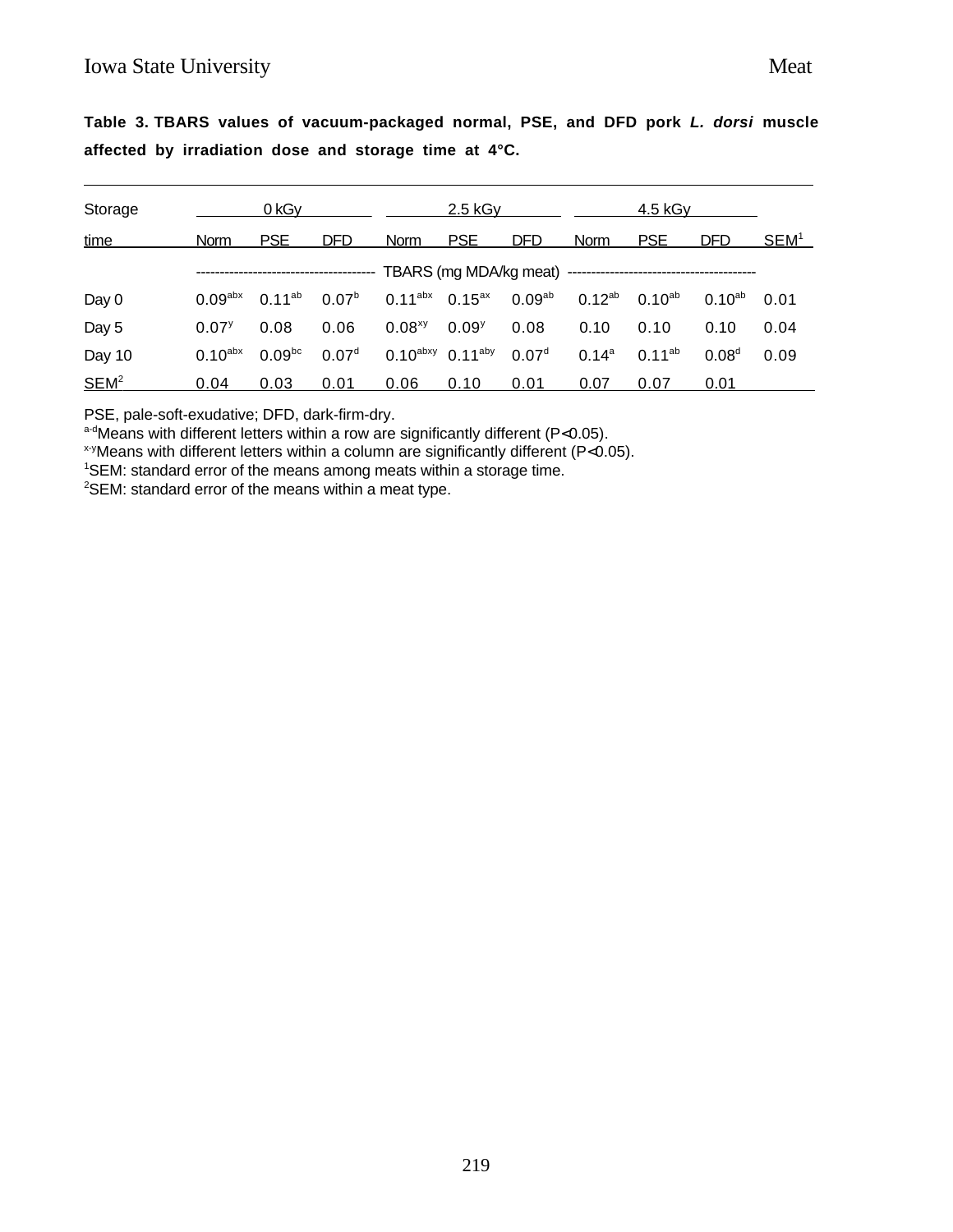# Iowa State University Meat

**Table 4. Relative production of volatiles in vacuum-packaged normal, PSE, and DFD pork L. dorsi muscle affected by irradiation dose at storage time at 4°C.**

| Storage                |                    | 0 <sub>kGy</sub>               |                   |                     | 2.5 kGy            |                    |                                         | 4.5 kGy           |                    |            |
|------------------------|--------------------|--------------------------------|-------------------|---------------------|--------------------|--------------------|-----------------------------------------|-------------------|--------------------|------------|
| time                   | Norm               | <b>PSE</b>                     | <b>DFD</b>        | Norm                | <b>PSE</b>         | DFD                | Norm                                    | <b>PSE</b>        | DFD                | <b>SEM</b> |
|                        |                    |                                |                   |                     |                    |                    |                                         |                   |                    |            |
| Day 0                  |                    |                                |                   |                     |                    |                    |                                         |                   |                    |            |
| Alcohols               | 2770 <sup>b</sup>  | 17543 <sup>a</sup>             | 2959 <sup>b</sup> | $1121^{b}$          | 553 <sup>b</sup>   | 0 <sup>b</sup>     | 206 <sup>b</sup>                        | 458 <sup>b</sup>  | 0 <sup>b</sup>     | 724        |
| Ketones                | $11501^a$          | $286^\circ$                    | 1838 <sup>c</sup> | 6742 <sup>b</sup>   | 356 <sup>c</sup>   | 97 <sup>c</sup>    | 1139 <sup>c</sup>                       | 489 <sup>c</sup>  | 614 <sup>c</sup>   | 1415       |
| Aldehydes              | 1309ab             | 945 <sup>bc</sup>              | 1691 <sup>a</sup> | 539 <sup>c</sup>    | $565^\circ$        | $367$ <sup>c</sup> | 390 <sup>c</sup>                        | 771 <sup>c</sup>  | 508 <sup>c</sup>   | 138        |
| S-compounds            | $134^\circ$        | $1155^b$                       | $55^{\circ}$      | 3111 <sup>a</sup>   | 895 <sup>b</sup>   | 1009 <sup>b</sup>  | 3361 <sup>a</sup>                       | $1128^{b}$        | 2814 <sup>a</sup>  | 191        |
| Hydrocarbons           | 1511               | 1720                           | 1130              | 2229                | 1621               | 1584               | 2611                                    | 3363              | 1542               | 245        |
| <b>Total volatiles</b> | $17613^{b}$        | $22571^a$                      | 8047 <sup>c</sup> | 14539 <sup>b</sup>  | 7314 <sup>c</sup>  | 3274°              | 8526°                                   | 6793 <sup>c</sup> | 5923°              | 1868       |
| Day 10                 |                    |                                |                   |                     |                    |                    |                                         |                   |                    |            |
| Alcohols               | $1957^b$           | $15748^a$                      | 82 <sup>d</sup>   | 197 <sup>d</sup>    | 1490 <sup>b</sup>  | 135 <sup>d</sup>   | 633c                                    | $1278^{b}$        | $154^d$            | 286        |
| Ketones                | 27948 <sup>a</sup> | 432 <sup>c</sup>               | $275^{\circ}$     | $2703$ <sup>c</sup> | $1670^\circ$       | 670 <sup>c</sup>   | 17312 <sup>b</sup>                      | 1808 <sup>c</sup> | 650°               | 1735       |
| Aldehydes              | $328^{bc}$         | $227$ <sup>bc</sup>            | $149^\circ$       | $265^{bc}$          | $301^{bc}$         | 184 <sup>c</sup>   | 533 <sup>a</sup>                        | 417 <sup>ab</sup> | $152^{\circ}$      | 49         |
| S-compounds            | 211 <sup>d</sup>   | 903 <sup>d</sup>               | 77 <sup>d</sup>   | 6683ª               | 1364 <sup>c</sup>  | $4461^{b}$         | 7631 <sup>a</sup>                       | 2411 <sup>b</sup> | 6298 <sup>a</sup>  | 459        |
| Hydrocarbons           | 1302 <sup>cd</sup> | 1207 <sup>de</sup>             | 914 <sup>e</sup>  | $3542$ <sup>a</sup> | 1978 <sup>c</sup>  | 1390 <sup>cd</sup> | 3161 <sup>a</sup>                       | 2822 <sup>b</sup> | 1766 <sup>cd</sup> | 177        |
| <b>Total volatiles</b> | $32654^{\circ}$    | $19167^{bc}$ 1590 <sup>d</sup> |                   | $14247^{bc}$        | 7479 <sup>cd</sup> |                    | $7530^{cd} - 31178^a$ 9684 <sup>c</sup> |                   | 9797c              | 1824       |

PSE, pale-soft-exudative; DFD, dark-firm-dry.

 $a-f$  Means with different letters within a row are significantly different ( $P < 0.05$ ).

SEM: standard error of the means among meats within a storage time.